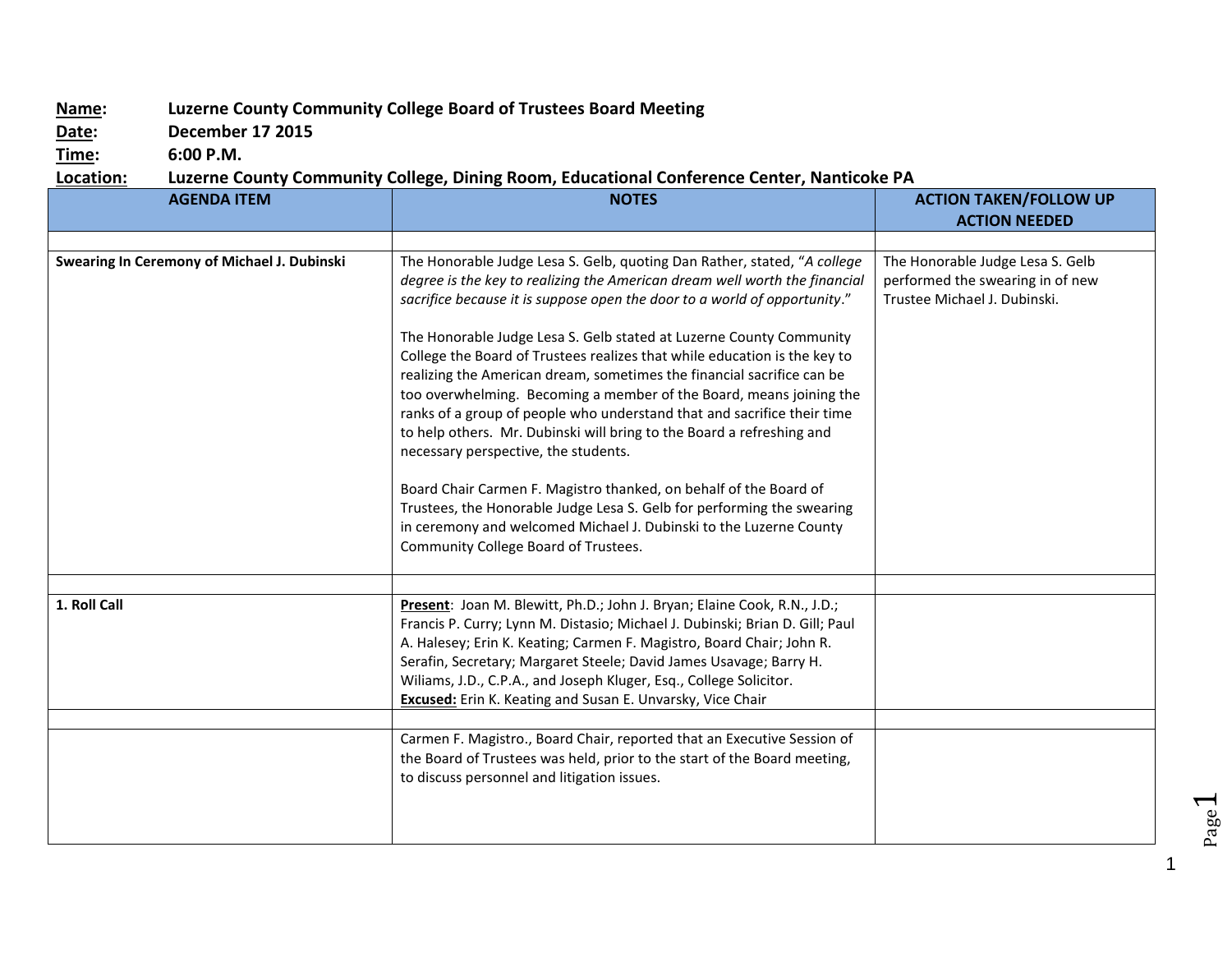| <b>AGENDA ITEM</b>                                                | <b>NOTES</b>                                                                                                                                                                                                                                                                                                                                                                                                                                                                                                                                                                                                                                                                                                                                                                                                                                                                                                                                                                                                                                                                                                                                                                                                                                                                                                                                                                                                                                                                                                          | <b>ACTION TAKEN/FOLLOW UP</b>                                                                                             |
|-------------------------------------------------------------------|-----------------------------------------------------------------------------------------------------------------------------------------------------------------------------------------------------------------------------------------------------------------------------------------------------------------------------------------------------------------------------------------------------------------------------------------------------------------------------------------------------------------------------------------------------------------------------------------------------------------------------------------------------------------------------------------------------------------------------------------------------------------------------------------------------------------------------------------------------------------------------------------------------------------------------------------------------------------------------------------------------------------------------------------------------------------------------------------------------------------------------------------------------------------------------------------------------------------------------------------------------------------------------------------------------------------------------------------------------------------------------------------------------------------------------------------------------------------------------------------------------------------------|---------------------------------------------------------------------------------------------------------------------------|
|                                                                   |                                                                                                                                                                                                                                                                                                                                                                                                                                                                                                                                                                                                                                                                                                                                                                                                                                                                                                                                                                                                                                                                                                                                                                                                                                                                                                                                                                                                                                                                                                                       | <b>ACTION NEEDED</b>                                                                                                      |
|                                                                   |                                                                                                                                                                                                                                                                                                                                                                                                                                                                                                                                                                                                                                                                                                                                                                                                                                                                                                                                                                                                                                                                                                                                                                                                                                                                                                                                                                                                                                                                                                                       |                                                                                                                           |
| 2. Public Comment                                                 | Carmen F. Magistro, Board Chair, opened the floor for public comment.                                                                                                                                                                                                                                                                                                                                                                                                                                                                                                                                                                                                                                                                                                                                                                                                                                                                                                                                                                                                                                                                                                                                                                                                                                                                                                                                                                                                                                                 | No action required.                                                                                                       |
|                                                                   |                                                                                                                                                                                                                                                                                                                                                                                                                                                                                                                                                                                                                                                                                                                                                                                                                                                                                                                                                                                                                                                                                                                                                                                                                                                                                                                                                                                                                                                                                                                       |                                                                                                                           |
| 3. Approval of October 28, 2015, Board Minutes                    | Carmen F. Magistro, Board Chair, recommended approval of the October<br>28, 2015 Board minutes.                                                                                                                                                                                                                                                                                                                                                                                                                                                                                                                                                                                                                                                                                                                                                                                                                                                                                                                                                                                                                                                                                                                                                                                                                                                                                                                                                                                                                       | Approved. Motion made by John R.<br>Serafin, Secretary; seconded by John J.<br>Bryan.                                     |
|                                                                   |                                                                                                                                                                                                                                                                                                                                                                                                                                                                                                                                                                                                                                                                                                                                                                                                                                                                                                                                                                                                                                                                                                                                                                                                                                                                                                                                                                                                                                                                                                                       | Vote was all "yes". Motion carried.                                                                                       |
| 4. Approval of December 17, 2015 Board Agenda                     | Carmen F. Magistro, Board Chair, recommended approval of the<br>December 17, 2015 Board agenda.                                                                                                                                                                                                                                                                                                                                                                                                                                                                                                                                                                                                                                                                                                                                                                                                                                                                                                                                                                                                                                                                                                                                                                                                                                                                                                                                                                                                                       | Approved. Motion made by Elaine Cook,<br>R.N., J.D.; seconded by Francis P. Curry.<br>Vote was all "yes". Motion carried. |
|                                                                   |                                                                                                                                                                                                                                                                                                                                                                                                                                                                                                                                                                                                                                                                                                                                                                                                                                                                                                                                                                                                                                                                                                                                                                                                                                                                                                                                                                                                                                                                                                                       |                                                                                                                           |
| 5. Report of Officers and Agents<br>President's Report<br>$\circ$ | President Leary stated the College is renewing its Speaker's Bureau<br>through which the community can connect with various subject matter<br>experts on our faculty and staff. Listed in the bureau will be those faculty<br>and staff who are available to speak to community organizations or<br>answer questions related to their areas of study or supervision. Our<br>faculty and staff are highly active in the community, reading to children,<br>leading fundraisers, and serving local boards, youth sports organizations,<br>Kiwanis Clubs, church groups, and more. Because of the knowledge and<br>skills they have gained through their academic experiences, they often<br>serve in leadership roles. The Speaker's Bureau will serve as a central<br>location through which the community can contact these civic-minded<br>individuals to seek their involvement or advice. The College will<br>announce when the Speaker's Bureau, which will be accessible through<br>LCCC's web site at www.luzerne.edu, is available.<br>The College's student-run radio station, WSFX-FM, has been nominated<br>for three national college radio awards through the Intercollegiate<br>Broadcasting System. Students Jeff Jaikes and Dave Sebolka were<br>nominated for Best Promo Series, and students Leo Flynn, Don Kirchner<br>& Travis Slovacek were nominated for Most Innovative Program for their<br>"Drive Time" production. The station itself is up for the Best Community<br>College Station award. |                                                                                                                           |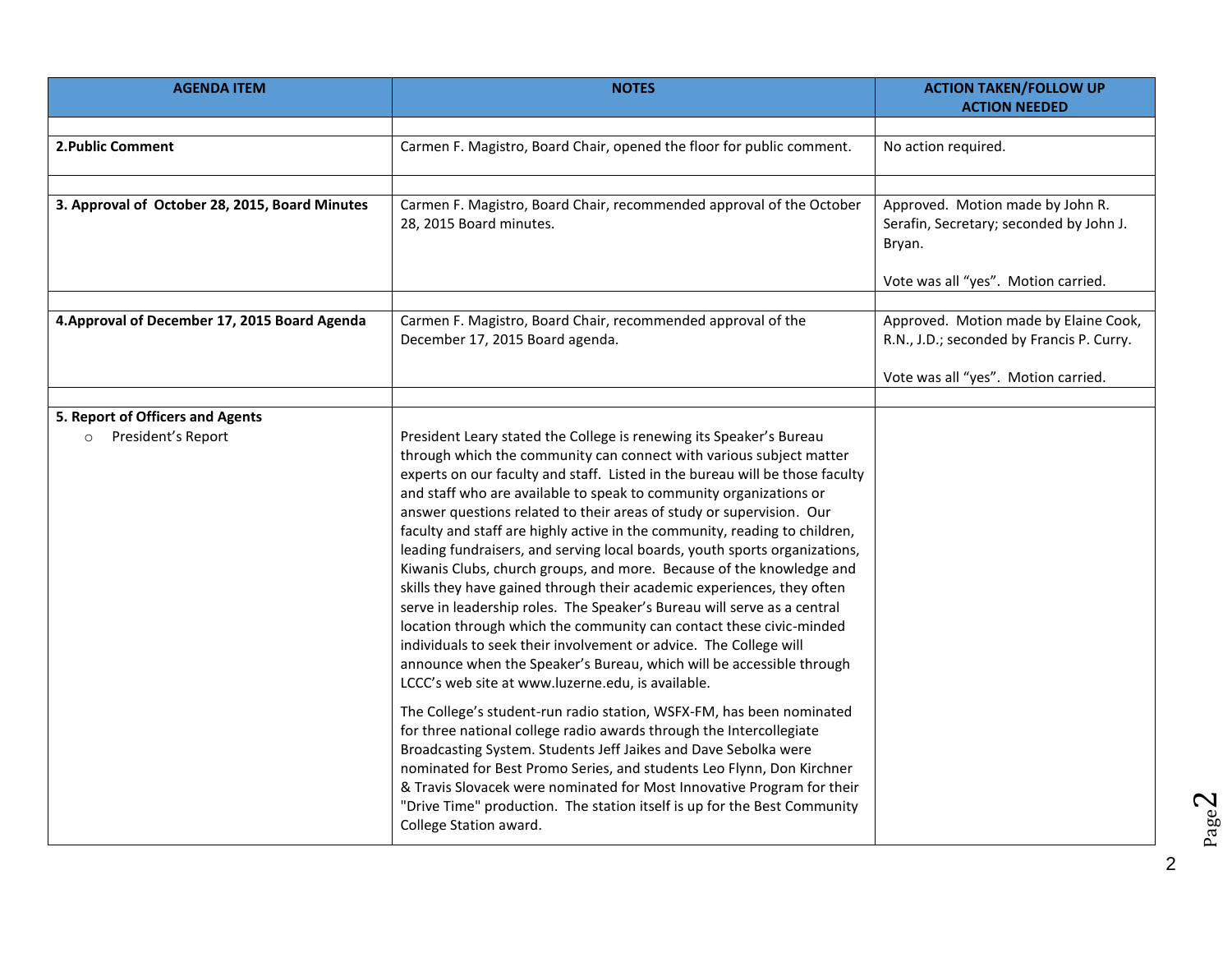|                               | The students are competing against 2-4-year institutions from across the<br>country, such as Rutgers University, Arizona State University, Colorado<br>State, and St. Louis Community College, as well as colleges and<br>universities closer to home, including King's College and Bucks County<br>Community College.                                                                        |  |
|-------------------------------|-----------------------------------------------------------------------------------------------------------------------------------------------------------------------------------------------------------------------------------------------------------------------------------------------------------------------------------------------------------------------------------------------|--|
|                               | The awards will be presented at the 76 <sup>th</sup> Annual IBS International Radio<br>Conference in New York City in March.                                                                                                                                                                                                                                                                  |  |
|                               | Classes will begin Monday, December 21 <sup>st</sup> , 2015 for our Winter<br>Intersession. President Leary reported 342 registrations for the 21<br>sections offered. Arrangements have been made to ensure that services<br>such as our Technology Help Desk and our Online Writing Center will be<br>available for these students over the break while the College is otherwise<br>closed. |  |
|                               | President Leary extended his congratulations to Trustee Margaret Steele<br>who was appointed to the Wilkes-Barre Chamber Board of Directors.                                                                                                                                                                                                                                                  |  |
| Leadership LCCC Class of 2015 | President Leary introduced the members of the Leadership LCCC Class of<br>2015, Noreen Brzozowski, Assistant Professor of Nursing; Edwin Colon,<br>Assistant to the Registrar; and, Linda Condusta, Evening Counselor, who<br>provided an overview of their class project.                                                                                                                    |  |
|                               | Board Chair Carmen F. Magistro thanked the Leadership Class for their<br>presentation.                                                                                                                                                                                                                                                                                                        |  |
| <b>Audit Presentation</b>     | Lisa Ritter, MaherDussel, C.P.A., presented the Financial Statements.<br>Based on the audit and the report of the auditors, the financial<br>statements reported fairly and that the College received an unmodified<br>opinion.                                                                                                                                                               |  |
|                               | For the year ended June 30, 2015, the College adopted Government<br>Accounting Standards Board (GASB) Statement No. 68, "Accounting and<br>Financial Reporting for Pensions."                                                                                                                                                                                                                 |  |
|                               | Ms. Ritter stated the total assets went from \$84,742,776 to \$85,590,475<br>which reflected an increase of 1%. A portion is an increase in accounts<br>receivable and attributed to the funds County owed to the College.                                                                                                                                                                    |  |
|                               | Non-Current Liabilities section there is a new item entitled Net Pension<br>liability. This is the adoption of the new accounting standard GASB                                                                                                                                                                                                                                               |  |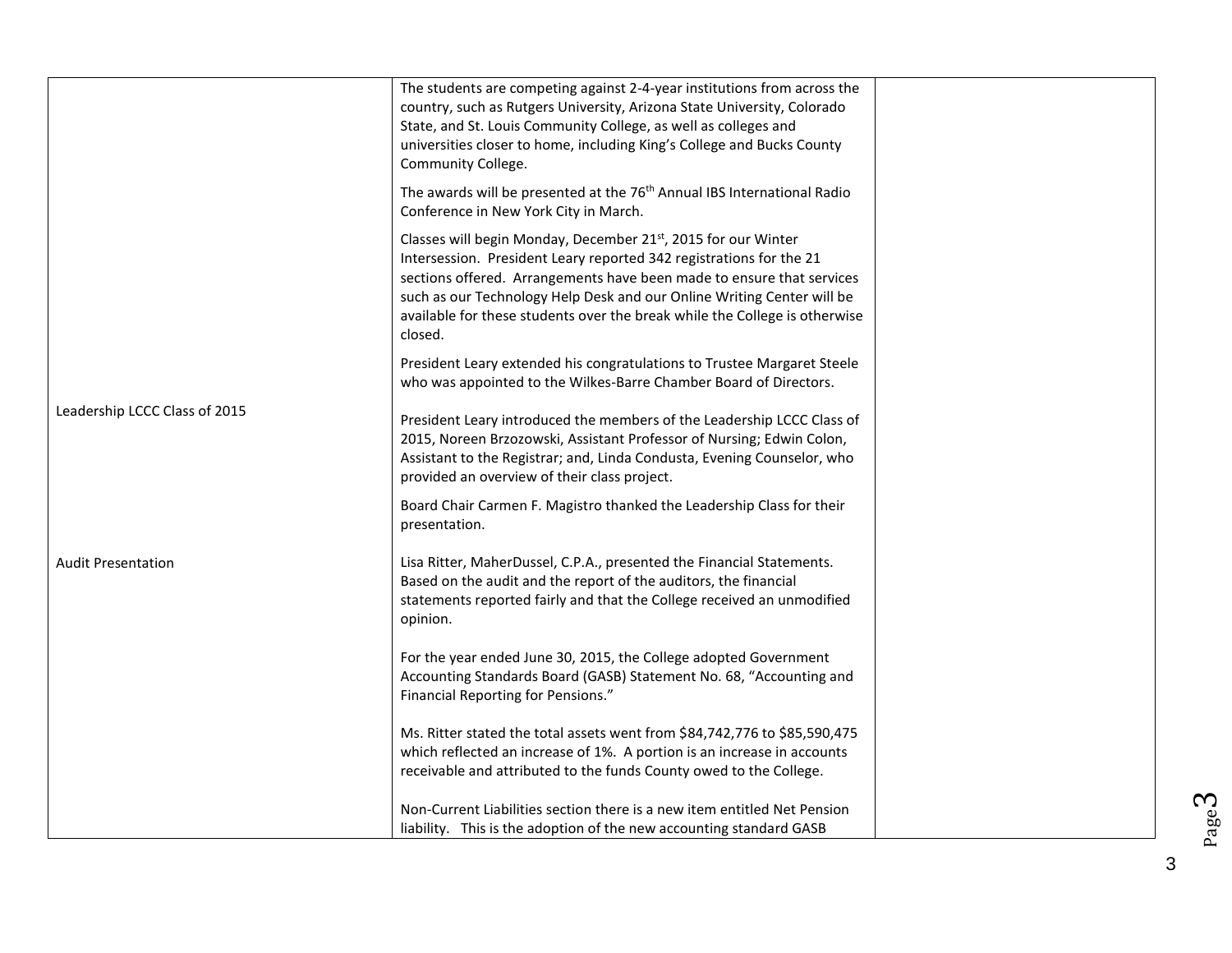| Statement No. 68. This puts the entire pension liability onto the balance<br>sheet which was never required before. That liability is \$12,923,066. Ms.<br>Ritter stated the liability was always in the notes to the financial<br>statements; the standard did not change the amount that the College<br>owed, it put it onto the balance sheet for the first time. One effect is the<br>Unrestricted Net Asset went negative having to adopt the new standard.<br>Income Statement – Under revenue there was a decrease in tuition and<br>fees. In the non-allocated benefits the College is self-insured for health<br>insurance so to the extent our experience is high that is reflected in that<br>number.<br>Change in Net Position is \$1,346,713 (net income). Ms. Ritter stated,<br>when there is a decrease in enrollment, there is a decrease in federal aid<br>which is reflected in the report. With the adoption of the accounting<br>principle the change to the beginning balance is \$12,613,088.                                                                                                                                      |  |
|----------------------------------------------------------------------------------------------------------------------------------------------------------------------------------------------------------------------------------------------------------------------------------------------------------------------------------------------------------------------------------------------------------------------------------------------------------------------------------------------------------------------------------------------------------------------------------------------------------------------------------------------------------------------------------------------------------------------------------------------------------------------------------------------------------------------------------------------------------------------------------------------------------------------------------------------------------------------------------------------------------------------------------------------------------------------------------------------------------------------------------------------------------|--|
| Single Audit Report - Ms. Ritter reviewed the report on internal control<br>over financial reporting and on compliance and other matters based on<br>an audit of financial statements performed in accordance with<br>Government Auditing Standards.                                                                                                                                                                                                                                                                                                                                                                                                                                                                                                                                                                                                                                                                                                                                                                                                                                                                                                     |  |
| Ms. Ritter reviewed the items that changed from the previous year. In<br>the prior years there were some material weaknesses but that have all<br>been resolved. Ms. Ritter stated there are two current year findings. For<br>last year's summer session the College had students who had not paid<br>and didn't attend but were registered. There was an oversight that those<br>students were not deducted from the revenue and receivables. The<br>effect was \$68,874. Controls were recommended and management<br>responded to ensure that occurs in future semesters. The second item,<br>distribution of federal Pell grants. Students can change their status by<br>adding or subtracting credits after they initially register which could<br>affect student aid. We found students change their credit and the change<br>to student aid was approximately \$516. The error was brought to the<br>College's attention and management responded and will move to<br>automated process, eliminating manual records audits. This new<br>procedure will now run consistently and with a second back up process to<br>ensure no records are missed. |  |
| Ms. Ritter commended the collaboration between Joseph Gasper and                                                                                                                                                                                                                                                                                                                                                                                                                                                                                                                                                                                                                                                                                                                                                                                                                                                                                                                                                                                                                                                                                         |  |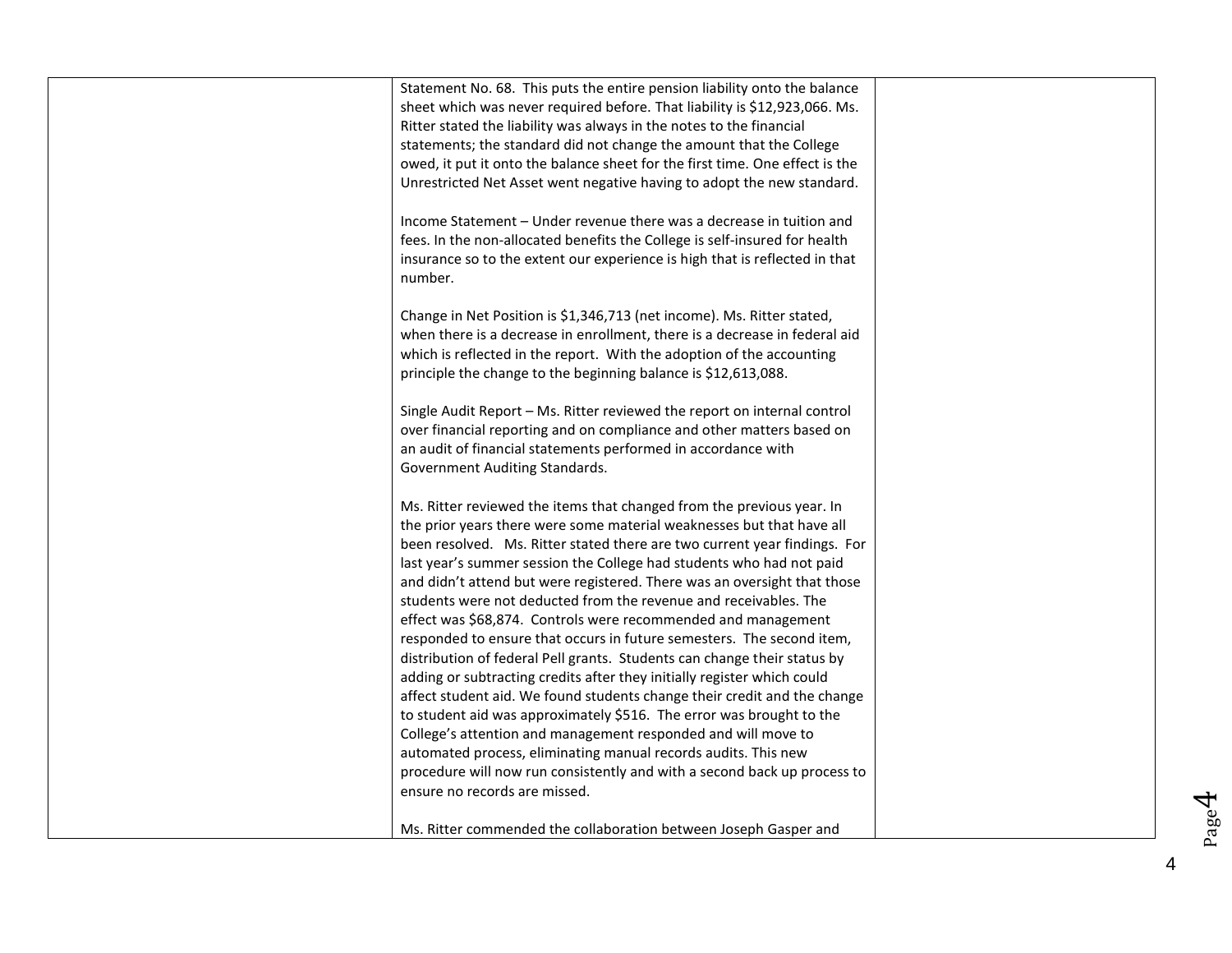|                               | Robert Linskey. Both individuals are quiet talented and did a wonderful<br>job assisting the auditors.                                                                                                                                                                                                                                                                                                                                                            |  |
|-------------------------------|-------------------------------------------------------------------------------------------------------------------------------------------------------------------------------------------------------------------------------------------------------------------------------------------------------------------------------------------------------------------------------------------------------------------------------------------------------------------|--|
|                               | Board Chair Carmen F. Magistro noted the real material difference, year<br>to year is the GASB change that requires the College to account for a<br>portion of the pension liability. Ms. Ritter confirmed Board Chair<br>Carmen F. Magistro was correct.                                                                                                                                                                                                         |  |
|                               | President Leary commended the Finance team, led by Dean Gasper, for<br>the audit report.                                                                                                                                                                                                                                                                                                                                                                          |  |
| Treasurer's Report<br>$\circ$ | Joseph Gasper, Dean of Finance presented the Treasurer's Report is for<br>the period ending October, 2015.                                                                                                                                                                                                                                                                                                                                                        |  |
|                               | When compared to the prior fiscal year the Current Fund Income of<br>\$13,984,000 is down 24.49% and expenses of \$10,375,000 increased<br>.39%. Bookstore Income decreased \$173,000, down 10.19% while<br>Expenses decreased \$297,000 or 18.36%. Food Service Income<br>decreased \$7,000 and expenses decreased \$4,000. Finally Plant Fund<br>Income decreased \$1,250,000 and Expenditures have increased \$44,000.                                         |  |
|                               | Tuition Income decreased \$1,415,000. The spring 2016 accounts for<br>\$507,000 and the Price and Volume variance is listed on the report.<br>Course fees are down 11.61%. Non-Sponsor Income is down 12.09%<br>which is attributable to a decline in the Out of County and State students.<br>The Commonwealth of Pennsylvania Appropriation has decreased<br>\$2,811,000 which is due to the budget impasse in Harrisburg.                                      |  |
|                               | Supplement - Current Fund Expenditures - Fringe Benefits are down<br>\$187,000 which is due to the timing of the payments for Retirement and<br>Health Care and the amounts paid. Salaries increased \$72,000. Travel<br>and Conference expense is up \$39,000. The variance for Bank<br>Service/Collection fees is due to the timing of journal entry postings.<br>Advertising costs have increased \$28,000 for this period and utilities are<br>down \$20,000. |  |
|                               | Supplement - Bookstore Report - Textbook sales decreased \$158,000 for<br>a 10.33% decrease and other sales income is down 8.38%. The related<br>expenses show a decrease of \$249,000 or 18.78% for Textbooks<br>purchases and \$33,000 for Other Purchases.                                                                                                                                                                                                     |  |

Page 5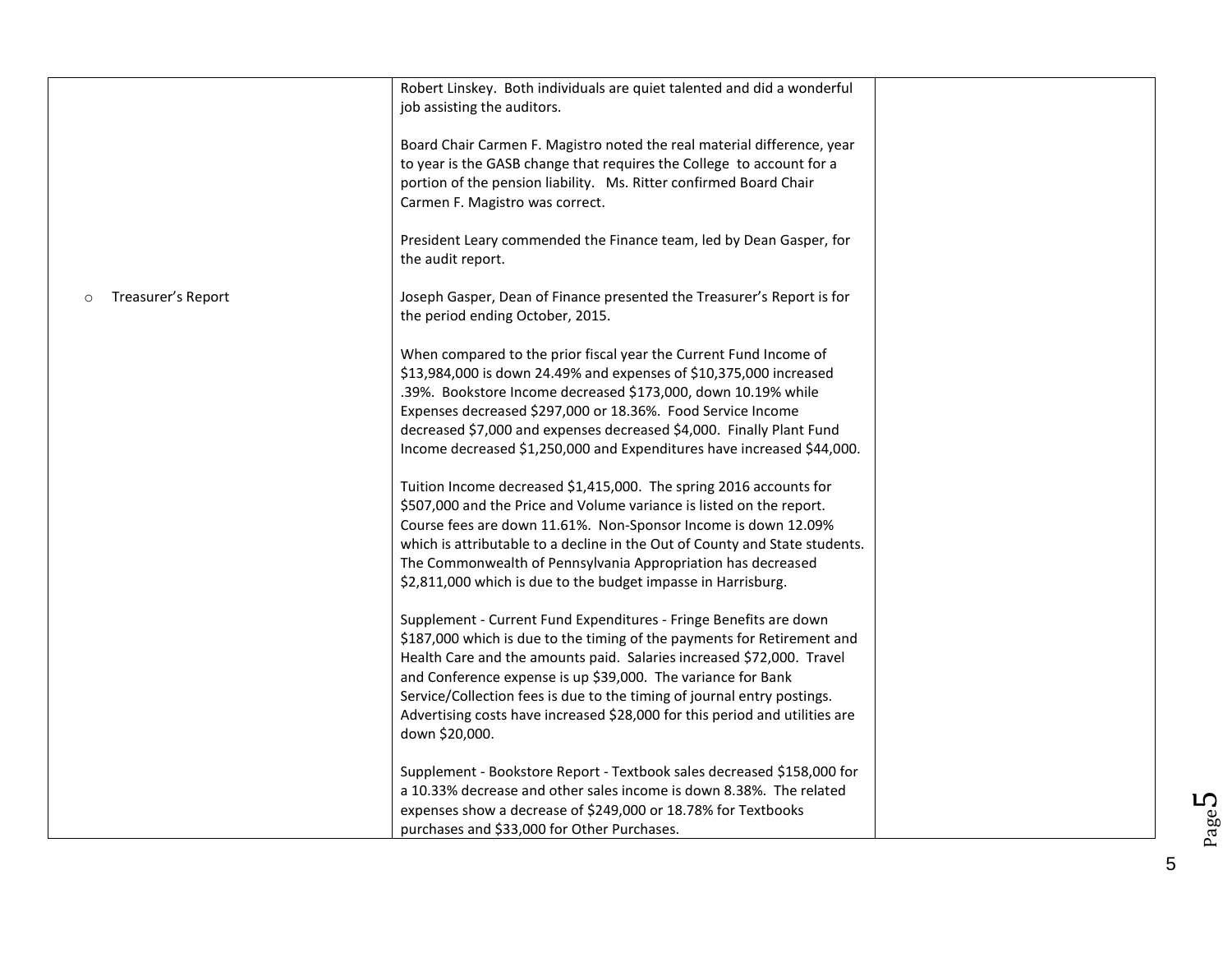|                                     | Food Service Report: Food Sales have decreased \$8,000 when compared<br>to the prior year. Salary expense is down \$3,000 and Food Supply<br>expense is down \$7,000. Fringe Benefits have increased 30.77% due to a<br>change in the status of an employee.<br>Plant Fund: Capital Fees are down 11.79% due to a decline in the Out of<br>County and State enrollment. The Commonwealth of Pennsylvania<br>Appropriation is down due to the budget impasse, no payments were<br>received this fiscal year. The Debt Service Expense variance reflects the<br>annual change in the debt service payment schedule. Equipment Lease<br>expense is up due to the timing of the payments and the change to the<br>annual upgrade lease. |  |
|-------------------------------------|-------------------------------------------------------------------------------------------------------------------------------------------------------------------------------------------------------------------------------------------------------------------------------------------------------------------------------------------------------------------------------------------------------------------------------------------------------------------------------------------------------------------------------------------------------------------------------------------------------------------------------------------------------------------------------------------------------------------------------------|--|
| <b>Foundation Report</b><br>$\circ$ | Sandra Nicholas, Executive Director of Institutional Advancement,<br>reported the Foundation received notification from an anonymous donor<br>that the College will be the recipient of a \$100,000 gift in support of<br>nursing scholarships. The donor requested full two-year nursing<br>scholarship to cover the expenses for tuition, books and fees. The<br>donation will cover approximately 6-7 nursing students.                                                                                                                                                                                                                                                                                                          |  |
|                                     | The Empty Bowl Project Committee, which consists of LCCC, King's<br>College, Wilkes University and Wyoming Seminary, voted to approve<br>\$5,000 be provided to Luzerne County Community College in support of<br>the LCCC Food Bank. The remainder of the funds will be distributed to<br>Soup Kitchen and CEO.                                                                                                                                                                                                                                                                                                                                                                                                                    |  |
|                                     | The Foundation received notification from the Greater Cincinnati<br>Foundation in support of a \$5,000 Proctor and Gamble donation to<br>benefit the childrens dental program in the Benco Dental clinic.                                                                                                                                                                                                                                                                                                                                                                                                                                                                                                                           |  |
|                                     | The Alcoa Foundation has awarded to the LCCC Workforce Division<br>\$75,000 for the 21 <sup>st</sup> Century Skills for NEPA Manufacturers which will<br>support student tuition cost, licensing, industry accreditation<br>requirements and certification costs for students. Eligible students are<br>incumbent workers who are seeking on the job training and formal<br>credentialing.                                                                                                                                                                                                                                                                                                                                          |  |
|                                     | The Northeast PA Health Care Foundation awarded \$3,000 to the Dental<br>Hygiene Department for a Teen Dental Health Educational Program. The                                                                                                                                                                                                                                                                                                                                                                                                                                                                                                                                                                                       |  |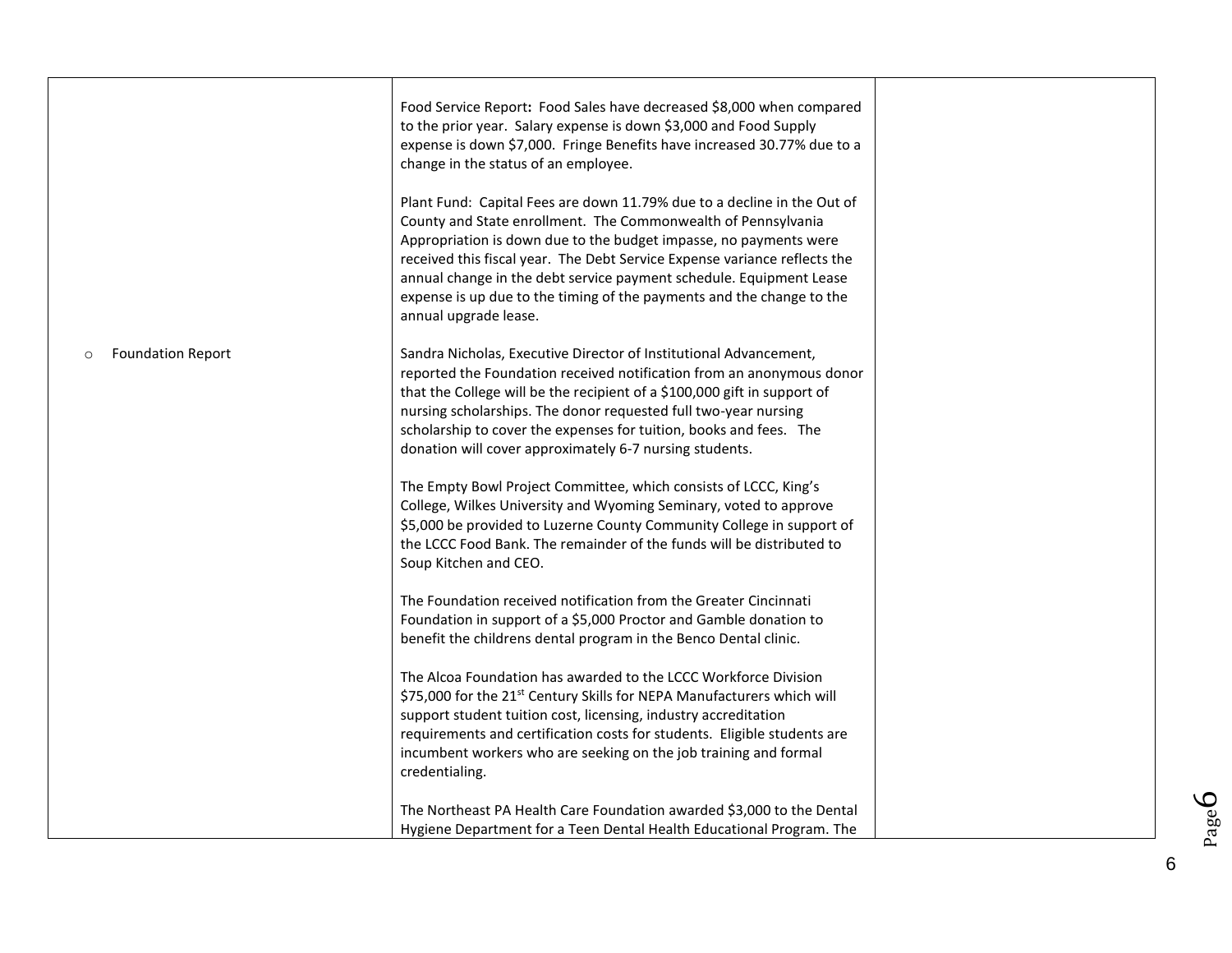| Student Representative Report<br>$\circ$                                                                               | grant will purchase educational supplies. The department has been going<br>to local schools to teach the younger children about dental health and<br>the schools requested that LCCC start to provide training to teens<br>emphasizing how smoking, drugs, and bulimia impact your teeth and<br>health in the long term.<br>The Foundation has been working on Request for Proposal for Financial<br>Services. This RFP will be advertised after the new year.<br>David Jolley, Vice President of Public Affairs, Geisinger, is the incoming<br>President of the Foundation Board of Directors. Baker, Tilly, Krause gave<br>the Foundation a clean audit.<br>The Department of Education will be performing an audit of the ALTA and<br>Perkins programs in March 2016.<br>President Leary extended his congratulations to Curtis Bates for ranking<br>7 <sup>th</sup> in the nation at the Boston Cross Country race.<br>Curtis Bates, Student Representative to the Board provided an update on<br>student life. In preparation of finals week, Student Life conducted a<br>"Stress Free Week" for the students which featured a different event<br>each day in an effort to calm the anxiety students' face when preparing<br>for finals.<br>Circle K and Adult Learners conducted a very successful book sale<br>fundraiser at Barnes and Nobles. The students had face-painting, games,<br>activities and music. A percentage of the sales at Barnes and Nobles<br>benefitted Brandon's House.<br>Mr. Bates stated it has been a great semester for the students and<br>looking forward to the spring semester. |                                                                                             |
|------------------------------------------------------------------------------------------------------------------------|-----------------------------------------------------------------------------------------------------------------------------------------------------------------------------------------------------------------------------------------------------------------------------------------------------------------------------------------------------------------------------------------------------------------------------------------------------------------------------------------------------------------------------------------------------------------------------------------------------------------------------------------------------------------------------------------------------------------------------------------------------------------------------------------------------------------------------------------------------------------------------------------------------------------------------------------------------------------------------------------------------------------------------------------------------------------------------------------------------------------------------------------------------------------------------------------------------------------------------------------------------------------------------------------------------------------------------------------------------------------------------------------------------------------------------------------------------------------------------------------------------------------------------------------------------------------------------------------------------------------------|---------------------------------------------------------------------------------------------|
|                                                                                                                        |                                                                                                                                                                                                                                                                                                                                                                                                                                                                                                                                                                                                                                                                                                                                                                                                                                                                                                                                                                                                                                                                                                                                                                                                                                                                                                                                                                                                                                                                                                                                                                                                                       |                                                                                             |
| 6. Report/Action of the Executive Committee<br>6A. Background Check, Clearance and Required<br><b>Reporting Policy</b> | 6A. Board Chair Carmen F. Magistro, recommended the Luzerne<br>County Community College Board of Trustee approve the administrative<br>policy, Background Check, Clearance and Required Reporting Policy.                                                                                                                                                                                                                                                                                                                                                                                                                                                                                                                                                                                                                                                                                                                                                                                                                                                                                                                                                                                                                                                                                                                                                                                                                                                                                                                                                                                                             | 6A. Approved. Motion made by Joan M.<br>Blewitt, Ph.D., seconded by David James<br>Usavage. |
|                                                                                                                        |                                                                                                                                                                                                                                                                                                                                                                                                                                                                                                                                                                                                                                                                                                                                                                                                                                                                                                                                                                                                                                                                                                                                                                                                                                                                                                                                                                                                                                                                                                                                                                                                                       | Vote was all "yes". Motion carried.                                                         |
|                                                                                                                        |                                                                                                                                                                                                                                                                                                                                                                                                                                                                                                                                                                                                                                                                                                                                                                                                                                                                                                                                                                                                                                                                                                                                                                                                                                                                                                                                                                                                                                                                                                                                                                                                                       |                                                                                             |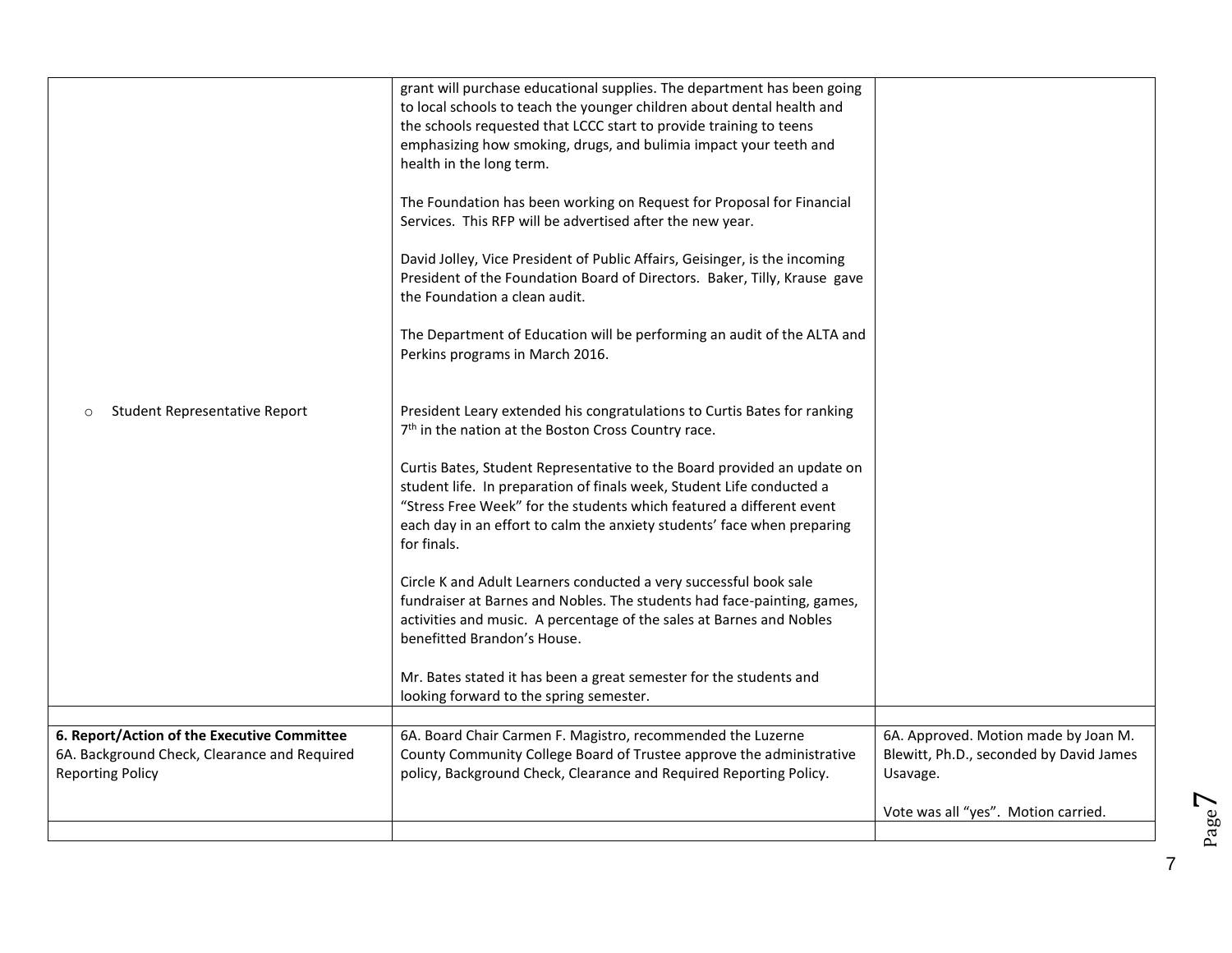| 7. Report/Action of the Academic Committee | 7. No report.                                                                                                                                                                                                                | 7. No action required.                                                                                                                              |
|--------------------------------------------|------------------------------------------------------------------------------------------------------------------------------------------------------------------------------------------------------------------------------|-----------------------------------------------------------------------------------------------------------------------------------------------------|
|                                            |                                                                                                                                                                                                                              |                                                                                                                                                     |
| 8. Report/Action of the Finance Committee  | 8. Barry H. Williams, J.D., C.P.A., Committee Chair, presented the<br>following action items.                                                                                                                                |                                                                                                                                                     |
| 8A. Audit Report                           | 8A. Recommend the Luzerne County Community College Board of<br>Trustees approve the Audit Report ending June 30, 2015, as<br>presented by MaherDuessel, Certified Public Accountants.                                        | 8A. Approved. Motion made by John R.<br>Serafin, Secretary, seconded by David<br>James Usavage.                                                     |
|                                            | Board Chair Carmen F. Magistro and Committee Chair Williams<br>commended the work of the Finance team. Joseph Gasper, Dean of<br>Finance, also extended his gratitude to Robert Linskey for overseeing the<br>audit process. | Vote was all "yes". Motion carried.                                                                                                                 |
| 8B. Summary of Payments                    | 8B. Recommend the Luzerne County Community College Board of<br>Trustees approve the summary of payments.                                                                                                                     | 8B. Approved. Motion made by Joan M.<br>Blewitt, Ph.D., seconded by John<br>Bryan.                                                                  |
|                                            |                                                                                                                                                                                                                              | Vote was all "yes". Motion carried.                                                                                                                 |
| 8C. RFP, General Liability Insurance       | 8C. Recommend the Luzerne County Community College Board of<br>Trustees approve the award of the Property and Liability Insurance<br>Contract in the amount of \$174,955.00 to Cummings Insurance Agency.                    | 8C. Approved. Motion made by Elaine<br>Cook, R.N., J.D.                                                                                             |
|                                            |                                                                                                                                                                                                                              | On the question, John Bryan inquired<br>as to the \$48,000 savings from the<br>previous year. Committee Chair<br>Williams stated a presentation was |
|                                            |                                                                                                                                                                                                                              | held during the last Finance<br>Committee meeting where the<br>insurance company and underwriters<br>presented a detailed overview of their         |
|                                            |                                                                                                                                                                                                                              | proposal which explained the<br>cost savings.                                                                                                       |
|                                            |                                                                                                                                                                                                                              | Motion was seconded by John Bryan.                                                                                                                  |
|                                            |                                                                                                                                                                                                                              | Vote was all "yes". Motion carried.                                                                                                                 |
| 8D. RFP, Workers Compensation Insurance    | 8D. Recommend the Luzerne County Community College Board of                                                                                                                                                                  | 8D. Approved. Motion made by John R.                                                                                                                |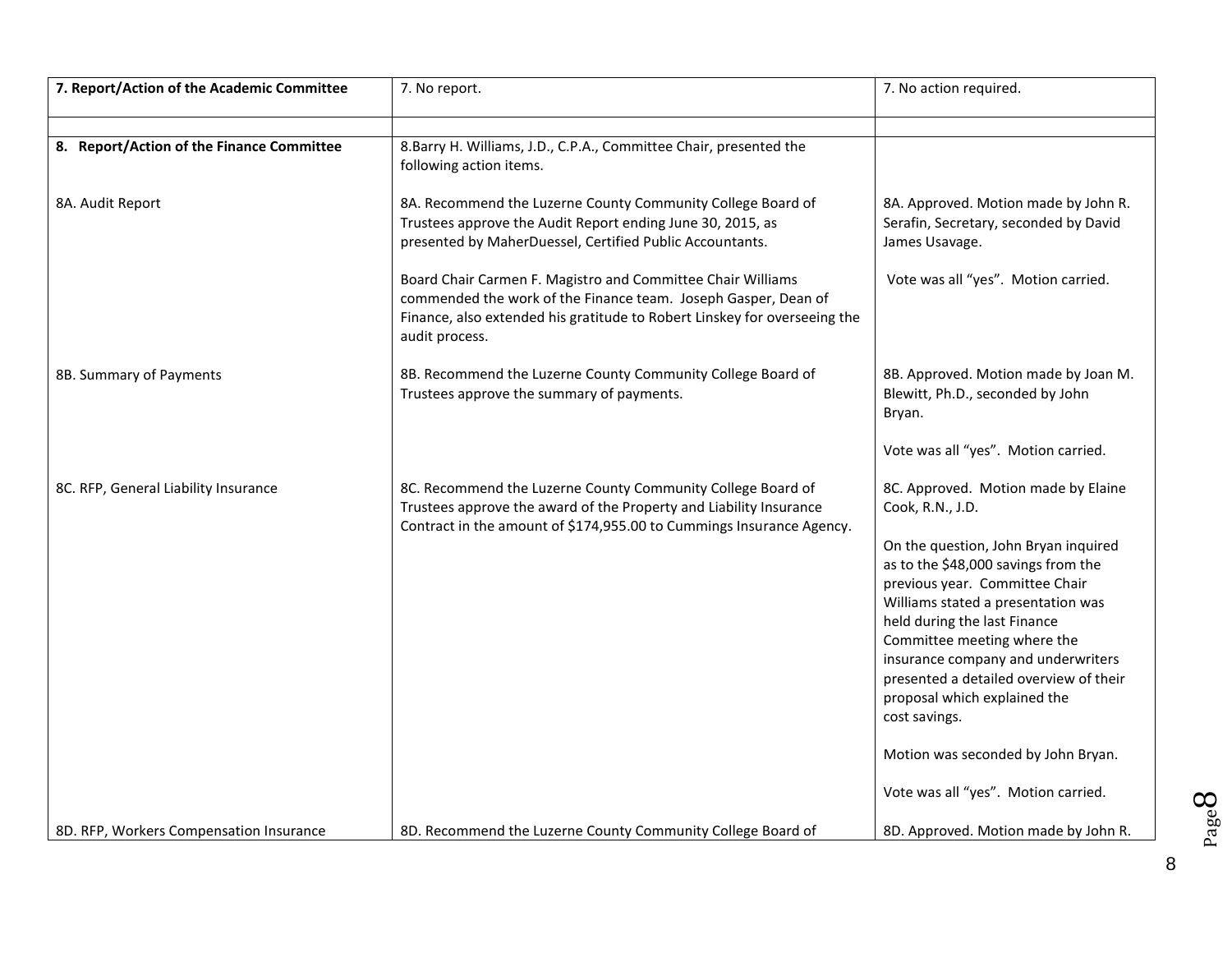|                                                                         | Trustees approve the award of the Worker's Compensation Insurance<br>Contract in the amount of \$116,900.00 to Arthur J. Gallagher & Co.                                                                                                                                                                                                                                                                                                                                                                                                                                                                                                                           | Serafin, Secretary, seconded by Elaine<br>Cook, R.N., J.D.                                                             |
|-------------------------------------------------------------------------|--------------------------------------------------------------------------------------------------------------------------------------------------------------------------------------------------------------------------------------------------------------------------------------------------------------------------------------------------------------------------------------------------------------------------------------------------------------------------------------------------------------------------------------------------------------------------------------------------------------------------------------------------------------------|------------------------------------------------------------------------------------------------------------------------|
|                                                                         |                                                                                                                                                                                                                                                                                                                                                                                                                                                                                                                                                                                                                                                                    | Vote was all "yes". Motion carried.                                                                                    |
| 8E. Continuation of Employee Retraining<br><b>Opportunities Program</b> | 8E.Recommend the Luzerne County Community College Board of<br>Trustees approve the continuation of the LCCC Employment Retraining<br>Opportunities Program for the Spring 2016 Semester with a tuition offset<br>for eligible individuals not to exceed a total value of \$50,000.                                                                                                                                                                                                                                                                                                                                                                                 | 8E. Approved. Motion made by Brian Gill;<br>seconded by Joan M. Blewitt, Ph.D.,<br>Vote was all "yes". Motion carried. |
|                                                                         |                                                                                                                                                                                                                                                                                                                                                                                                                                                                                                                                                                                                                                                                    |                                                                                                                        |
| 9. Report/Action of the Human Resources<br><b>Committee</b>             | 9. No report.                                                                                                                                                                                                                                                                                                                                                                                                                                                                                                                                                                                                                                                      | 9. No action required.                                                                                                 |
|                                                                         | <b>Informational Items</b>                                                                                                                                                                                                                                                                                                                                                                                                                                                                                                                                                                                                                                         |                                                                                                                        |
| 1. Unfinished Business of Previous Meeting                              | 1. N/A.                                                                                                                                                                                                                                                                                                                                                                                                                                                                                                                                                                                                                                                            | 1. No action required.                                                                                                 |
|                                                                         |                                                                                                                                                                                                                                                                                                                                                                                                                                                                                                                                                                                                                                                                    |                                                                                                                        |
| 2.Informational Report of the Executive<br><b>Committee</b>             | 2. N/A                                                                                                                                                                                                                                                                                                                                                                                                                                                                                                                                                                                                                                                             | 2. No action required.                                                                                                 |
|                                                                         |                                                                                                                                                                                                                                                                                                                                                                                                                                                                                                                                                                                                                                                                    |                                                                                                                        |
| 3.Informational Report of the Human Resources<br><b>Committee</b>       | 3. Paul Halesey, Committee Chair, noted the information on<br>appointments and leave report stated is located on page 3 of the Board<br>agenda.<br>Committee Chair Halesey stated included in the Board packet is the<br>results/feedback of the Board of Trustee Self-Assessment. Ten (10)<br>Trustees participated in the Self-Assessment survey, prepared by Paula<br>Labenski, Administrative Assistant to the President and Board of<br>Trustees. Committee Chair Halesey stated an analysis of the feedback<br>will be reviewed to discuss the strengths and weaknesses of the Board of<br>Trustees at the next Board of Trustees Human Resources Committee. | 3. No action required.                                                                                                 |
|                                                                         | Board Chair Carmen F. Magistro requested all Trustees take a moment to<br>review the information provided in the self-assessment report. Board<br>Chair Carmen F. Magistro stated the information provided in the report is<br>very interesting and eye opening.                                                                                                                                                                                                                                                                                                                                                                                                   |                                                                                                                        |
|                                                                         |                                                                                                                                                                                                                                                                                                                                                                                                                                                                                                                                                                                                                                                                    |                                                                                                                        |
| 4. Communications                                                       | 4. Board Chair Carmen F. Magistro noted all communications were<br>included in the Board packet.                                                                                                                                                                                                                                                                                                                                                                                                                                                                                                                                                                   | 4. No action required.                                                                                                 |
|                                                                         |                                                                                                                                                                                                                                                                                                                                                                                                                                                                                                                                                                                                                                                                    |                                                                                                                        |